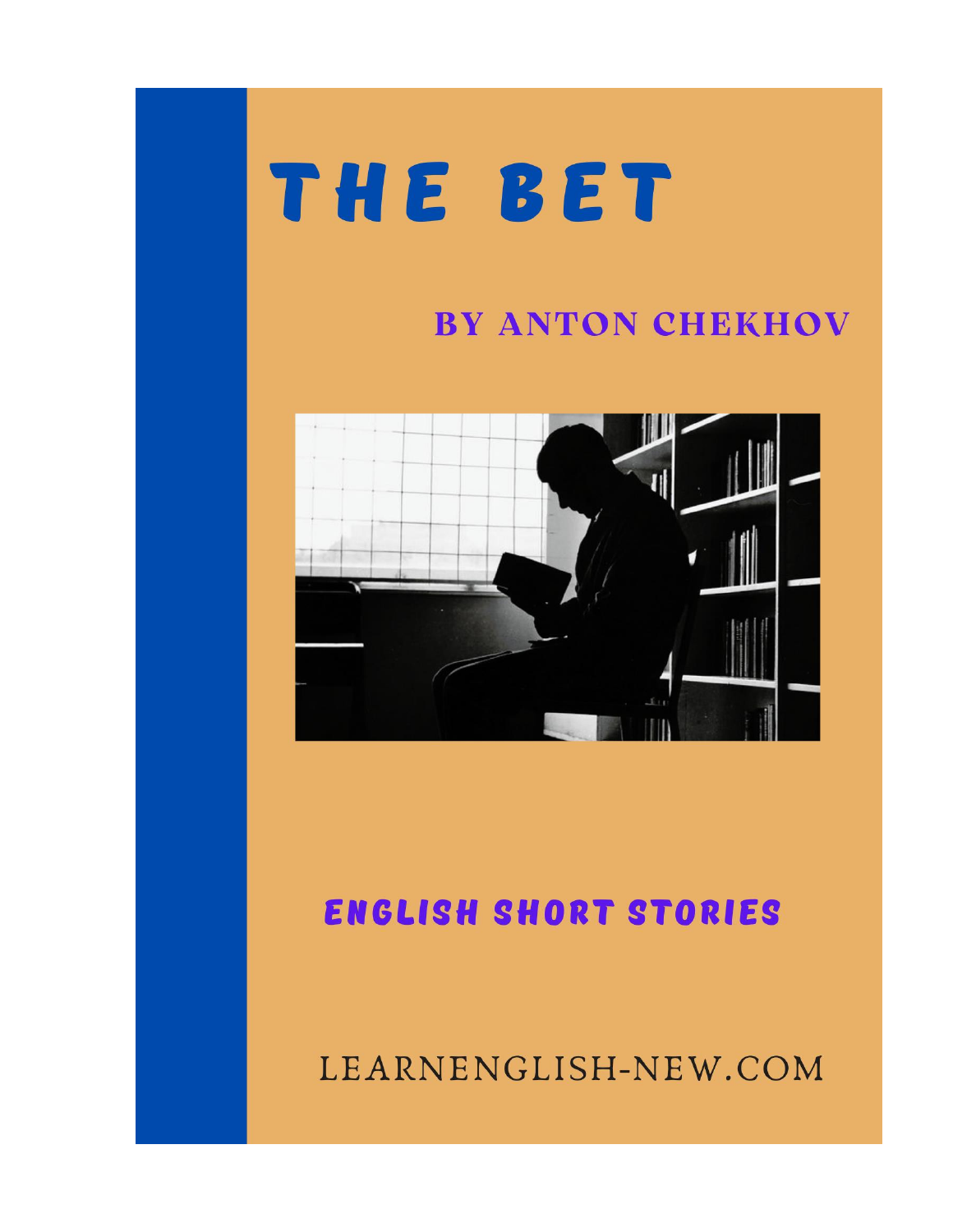I

It was a dark autumn night. The old banker was pacing from corner to corner of his study, recalling to his mind the party he gave in the autumn fifteen years before. There were many clever people at the party and much interesting conversation. They talked among other things of capital punishment. The guests, among them not a few scholars and journalists, for the most part disapproved of capital punishment. They found it obsolete as a means of punishment, unfitted to a Christian State and immoral. Some of them thought that capital punishment should be replaced universally by lifeimprisonment.

"I don't agree with you," said the host. "I myself have experienced neither capital punishment nor life-imprisonment, but if one may judge a priori, then in my opinion capital punishment is more moral and more humane than imprisonment. Execution kills instantly, life-imprisonment kills by degrees. Who is the more humane executioner, one who kills you in a few seconds orone who draws the life out of you incessantly, for years?"

"They're both equally immoral," remarked one of the guests, "because their purpose is the same, to take away life. The State is not God. It has no right to take away that which it cannot give back, if it should so desire."

Among the company was a lawyer, a young man of about twenty-five. On being asked his opinion, he said:

"Capital punishment and life-imprisonment are equally immoral; but if I were offered the choice between them, I would certainly choose the second. It's better to live somehow than not to live at all."

There ensued a lively discussion. The banker who was then younger and more nervous suddenly lost his temper, banged his fist on the table, and turning to the young lawyer, cried out:

"It's a lie. I bet you two millions you wouldn't stick in a cell even for five years."

"If you mean it seriously," replied the lawyer, "then I bet I'll stay not five but fifteen."

"Fifteen! Done!" cried the banker. "Gentlemen, I stake two millions."

"Agreed. You stake two millions, I my freedom," said the lawyer.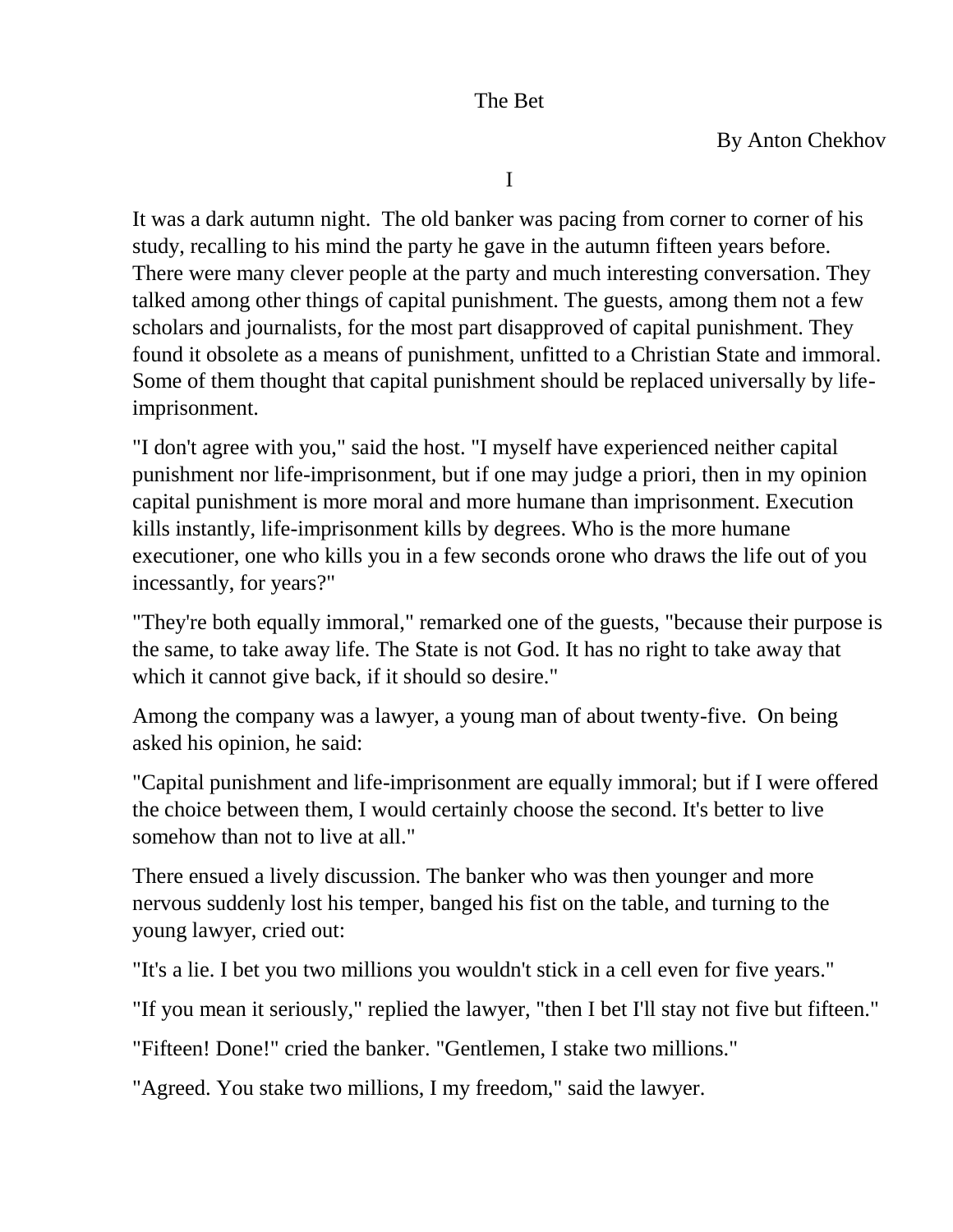So this wild, ridiculous bet came to pass. The banker, who at that time had too many millions to count, spoiled and capricious, was beside himself with rapture. During supper he said to the lawyer jokingly:

"Come to your senses, young roan, before it's too late. Two millions are nothing to me, but you stand to lose three or four of the best years of your life. I say three or four, because you'll never stick it out any longer. Don't forget either, you unhappy man, that voluntary is much heavier than enforced imprisonment. The idea that you have the right to free yourself at any moment will poison the whole of your life in the cell. I pity you."

And now the banker, pacing from corner to corner, recalled all this and asked himself:

"Why did I make this bet? What's the good? The lawyer loses fifteen years of his life and I throw away two millions. Will it convince people that capital punishment is worse or better than imprisonment for life? No, no! all stuff and rubbish. On my part, it was the caprice of a well-fed man; on the lawyer's pure greed of gold."

He recollected further what happened after the evening party. It was decided that the lawyer must undergo his imprisonment under the strictest observation, in a garden wing of the banker's house. It was agreed that during the period he would be deprived of the right to cross the threshold, to see living people, to hear human voices, and to receive letters and newspapers. He was permitted to have a musical instrument, to read books, to write letters, to drink wine and smoke tobacco. By the agreement he could communicate, but only in silence, with the outside world through a little window specially constructed for this purpose. Everything necessary, books, music, wine, he could receive in any quantity by sending a note through the window. The agreement provided for all the minutest details, which made the confinement strictly solitary, and it obliged the lawyer to remain exactly fifteen years from twelve o'clock of November 14th, 1870, to twelve o'clock of November 14th, 1885. The least attempt on his part to violate the conditions, to escape if only for two minutes before the time freed the banker from the obligation to pay him the two millions.

During the first year of imprisonment, the lawyer, as far as it was possible to judge from his short notes, suffered terribly from loneliness and boredom. From his wing day and night came the sound of the piano. He rejected wine and tobacco. "Wine," he wrote, "excites desires, and desires are the chief foes of a prisoner; besides, nothing is more boring than to drink good wine alone," and tobacco spoils the air in his room. During the first year the lawyer was sent books of a light character;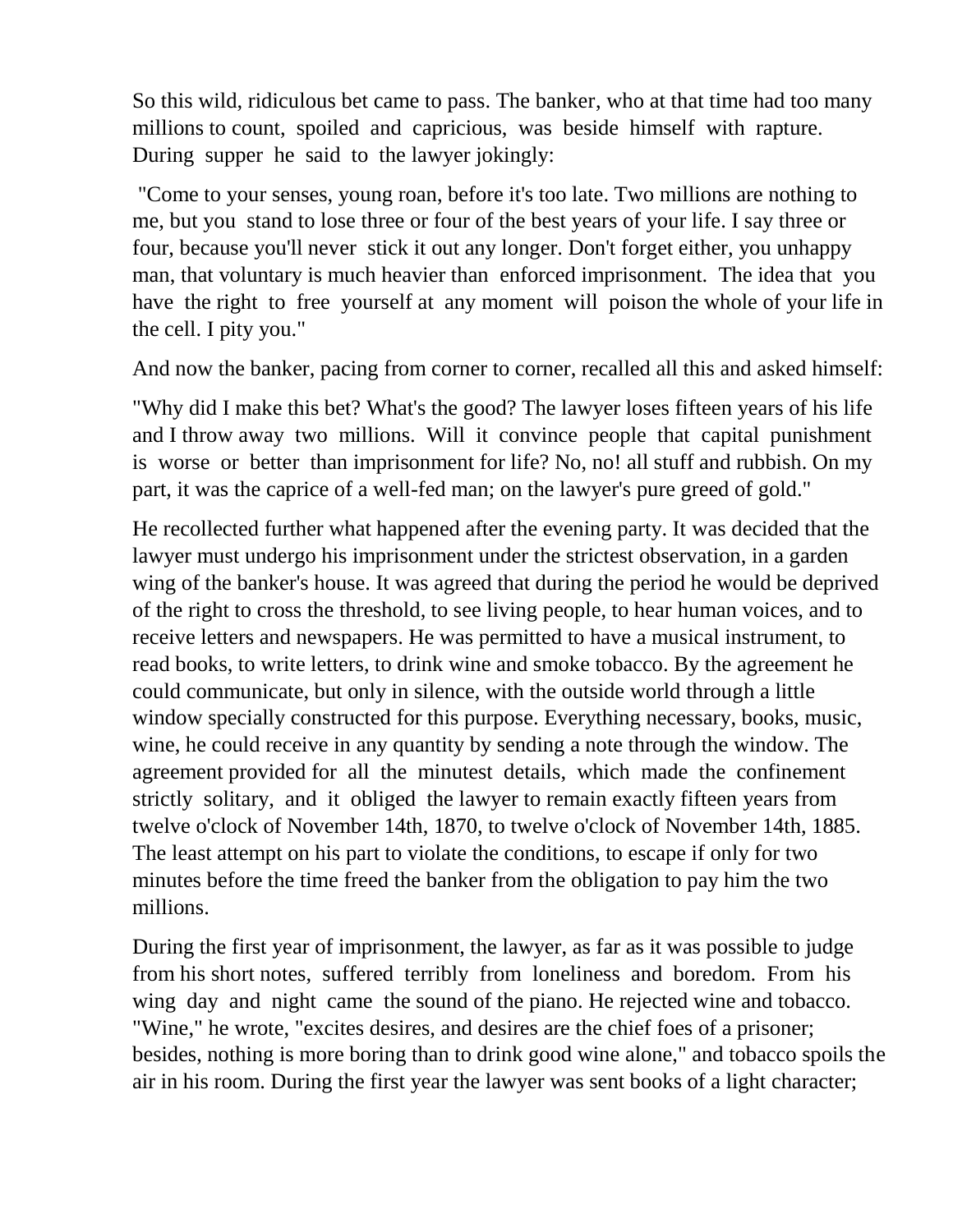novels with a complicated love interest, stories of crime and fantasy, comedies, and so on.

In the second year the piano was heard no longer and the lawyer asked only for classics. In the fifth year, music was heard again, and the prisoner asked for wine. Those who watched him said that during the whole of that year he was only eating, drinking, and lying on his bed. He yawned often and talked angrily to himself. Books he did not read. Sometimes at nights he would sit down to write. He would write for a long time and tear it all up in the morning. More than once he was heard to weep.

In the second half of the sixth year, the prisoner began zealously to study languages, philosophy, and history. He fell on these subjects so hungrily that the banker hardly had time to get books enough for him. In the space of four years about six hundred volumes were bought at his request. It was while that passion lasted that the banker received the following letter from the prisoner:

"My dear gaoler, I am writing these lines in six languages. Show them to experts. Let them read them. If they do not find one single mistake, I beg you to give orders to have a gun fired off in the garden. By the noise I shall know that my efforts have not been in vain. The geniuses of all ages and countries speak in different languages; but in them all burns the same flame. Oh, if you knew my heavenly happiness now that I can understand them!" The prisoner's desire was fulfilled. Two shots were fired in the garden by the banker's order.

Later on, after the tenth year, the lawyer sat immovable before his table and read only the New Testament. The banker found it strange that a man who in four years had mastered six hundred erudite volumes, should have spent nearly a year in reading one book, easy to understand and by no means thick. The New Testament was then replaced by the history of religions and theology.

During the last two years of his confinement the prisoner read an extraordinary amount, quite haphazard. Now he would apply himself to the natural sciences, then he would read Byron or Shakespeare. Notes used to come from him in which he asked to be sent at the same time a book on chemistry, a text-book of medicine, a novel, and some treatise on philosophy or theology. He read as though he were swimming in the sea among broken pieces of wreckage, and in his desire to save his life was eagerly grasping one piece after another.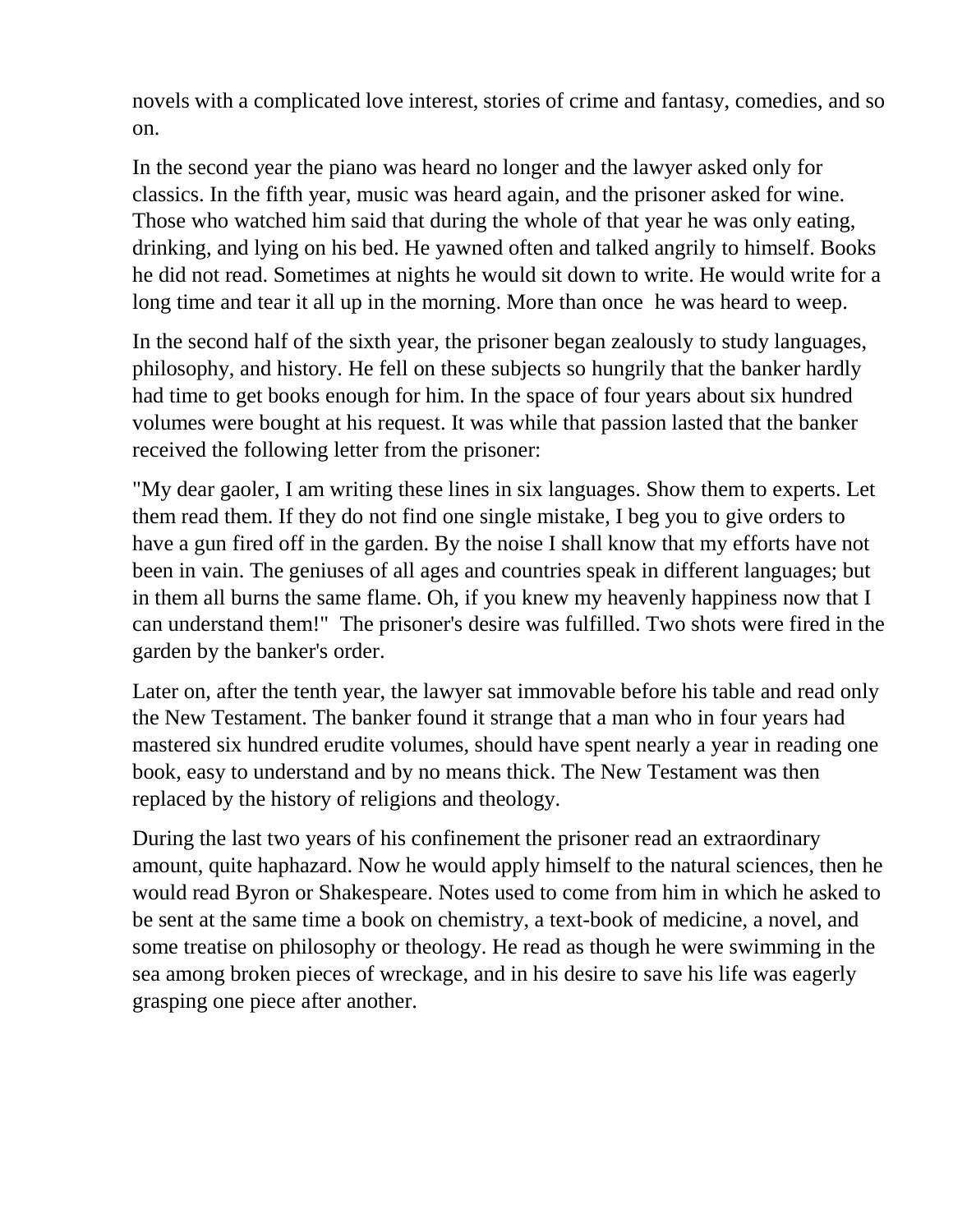The banker recalled all this, and thought:

"To-morrow at twelve o'clock he receives his freedom. Under the agreement, I shall have to pay him two millions. If I pay, it's all over with me. I am ruined for ever ..."

Fifteen years before he had too many millions to count, but now he was afraid to ask himself which he had more of, money or debts. Gambling on the Stock-Exchange, risky speculation, and the recklessness of which he could not rid himself even in old age, had gradually brought his business to decay; and the fearless, self-confident, proud man of business had become an ordinary banker, trembling at every rise and fall in the market.

"That cursed bet," murmured the old man clutching his head in despair… "Why didn't the man die? He's only forty years old. He will take away my last farthing, marry, enjoy life, gamble on the Exchange, and I will look on like an envious beggar and hear the same words from him every day: 'I'm obliged to you for the happiness of my life. Let me help you.' No, it's too much! The only escape from bankruptcy and disgrace—is that the man should die."

The clock had just struck three. The banker was listening. In the house everyone was asleep, and one could hear only the frozen trees whining outside the windows. Trying to make no sound, he took out of his safe the key of the door which had not been opened for fifteen years, put on his overcoat, and went out of the house. The garden was dark and cold. It was raining. A damp, penetrating wind howled in the garden and gave the trees no rest. Though he strained his eyes, the banker could see neither the ground, nor the white statues, nor the garden wing, nor the trees. Approaching the garden wing, he called the watchman twice. There was no answer. Evidently the watchman had taken shelter from the bad weather and was now asleep somewhere in the kitchen or the greenhouse.

"If I have the courage to fulfil my intention," thought the old man, "the suspicion will fall on the watchman first of all."

In the darkness he groped for the steps and the door and entered the hall of the garden-wing, then poked his way into a narrow passage and struck a match. Not a soul was there. Someone's bed, with no bedclothes on it, stood there, and an iron stove loomed dark in the corner. The seals on the door that led into the prisoner's room were unbroken.

When the match went out, the old man, trembling from agitation, peeped into the little window.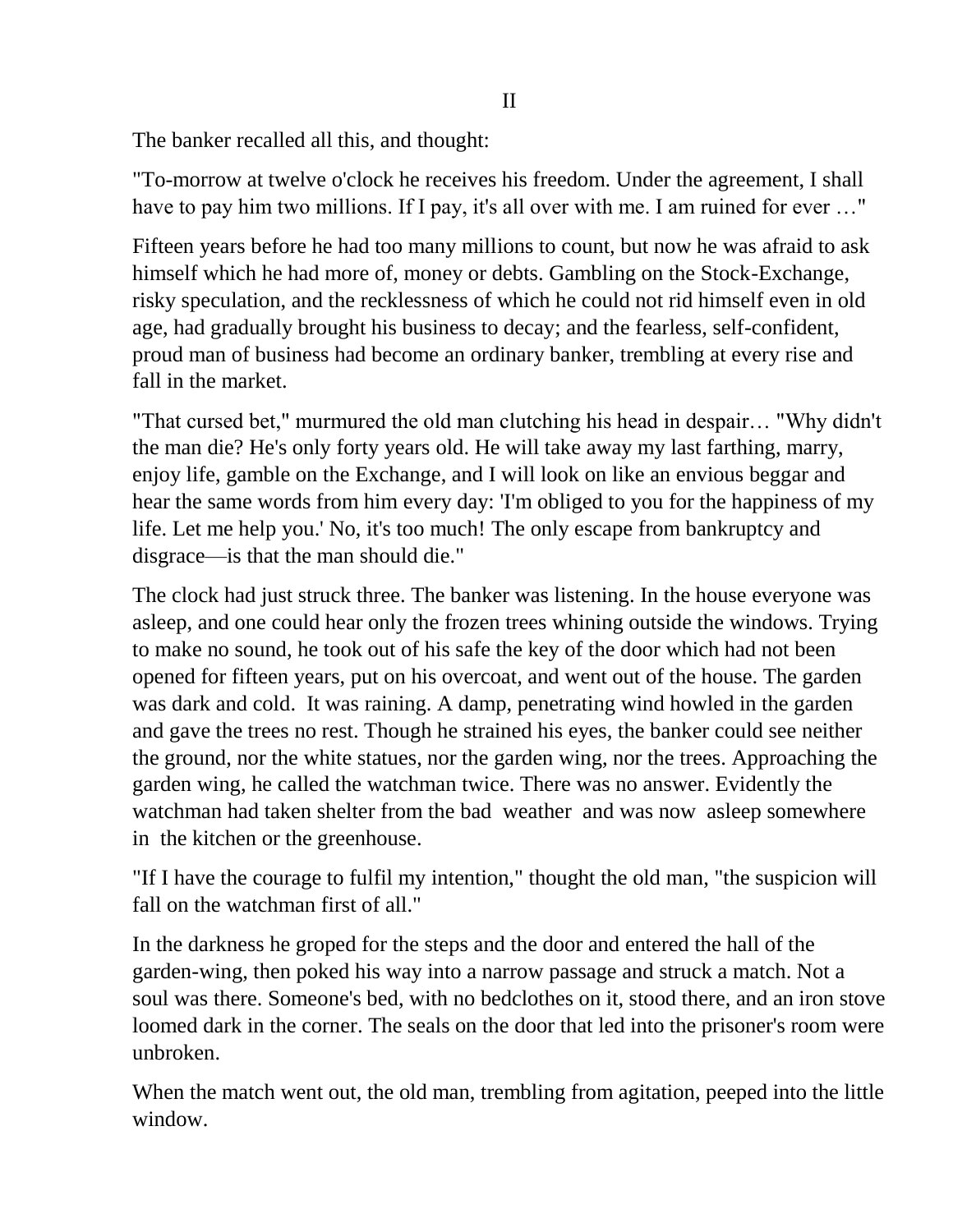In the prisoner's room a candle was burning dimly. The prisoner himself sat by the table. Only his back, the hair on his head and his hands were visible. Open books were strewn about on the table, the two chairs, and on the carpet near the table.

Five minutes passed and the prisoner never once stirred. Fifteen years' confinement had taught him to sit motionless. The banker tapped on the window with his finger, but the prisoner made no movement in reply. Then the banker cautiously tore the seals from the door and put the key into the lock. The rusty lock gave a hoarse groan and the door creaked. The banker expected instantly to hear a cry of surprise and the sound of steps. Three minutes passed and it was as quiet inside as it had been before. He made up his mind to enter.

Before the table sat a man, unlike an ordinary human being. It was a skeleton, with tight-drawn skin, with long curly hair like a woman's, and a shaggy beard. The colour of his face was yellow, of an earthy shade; the cheeks were sunken, the back long and narrow, and the hand upon which he leaned his hairy head was so lean and skinny that it was painful to look upon. His hair was already silvering with grey, and no one who glanced at the senile emaciation of the face would have believed that he was only forty years old. On the table, before his bended head, lay a sheet of paper on which something was written in a tiny hand.

"Poor devil," thought the banker, "he's asleep and probably seeing millions in his dreams. I have only to take and throw this half-dead thing on the bed, smother him a moment with the pillow, and the most careful examination will find no trace of unnatural death. But, first, let us read what he has written here."

The banker took the sheet from the table and read:

"To-morrow at twelve o'clock midnight, I shall obtain my freedom and the right to mix with people. But before I leave this room and see the sun I think it necessary to say a few words to you. On my own clear conscience and before God who sees me I declare to you that I despise freedom, life, health, and all that your books call the blessings of the world.

"For fifteen years I have diligently studied earthly life. True, I saw neither the earth nor the people, but in your books I drank fragrant wine, sang songs, hunted deer and wild boar in the forests, loved women… And beautiful women, like clouds ethereal, created by the magic of your poets' genius, visited me by night and whispered to me wonderful tales, which made my head drunken. In your books I climbed the summits of Elbruz and Mont Blanc and saw from there how the sun rose in the morning, and in the evening suffused the sky, the ocean and lie mountain ridges with a purple gold. I saw from there how above me lightnings glimmered cleaving the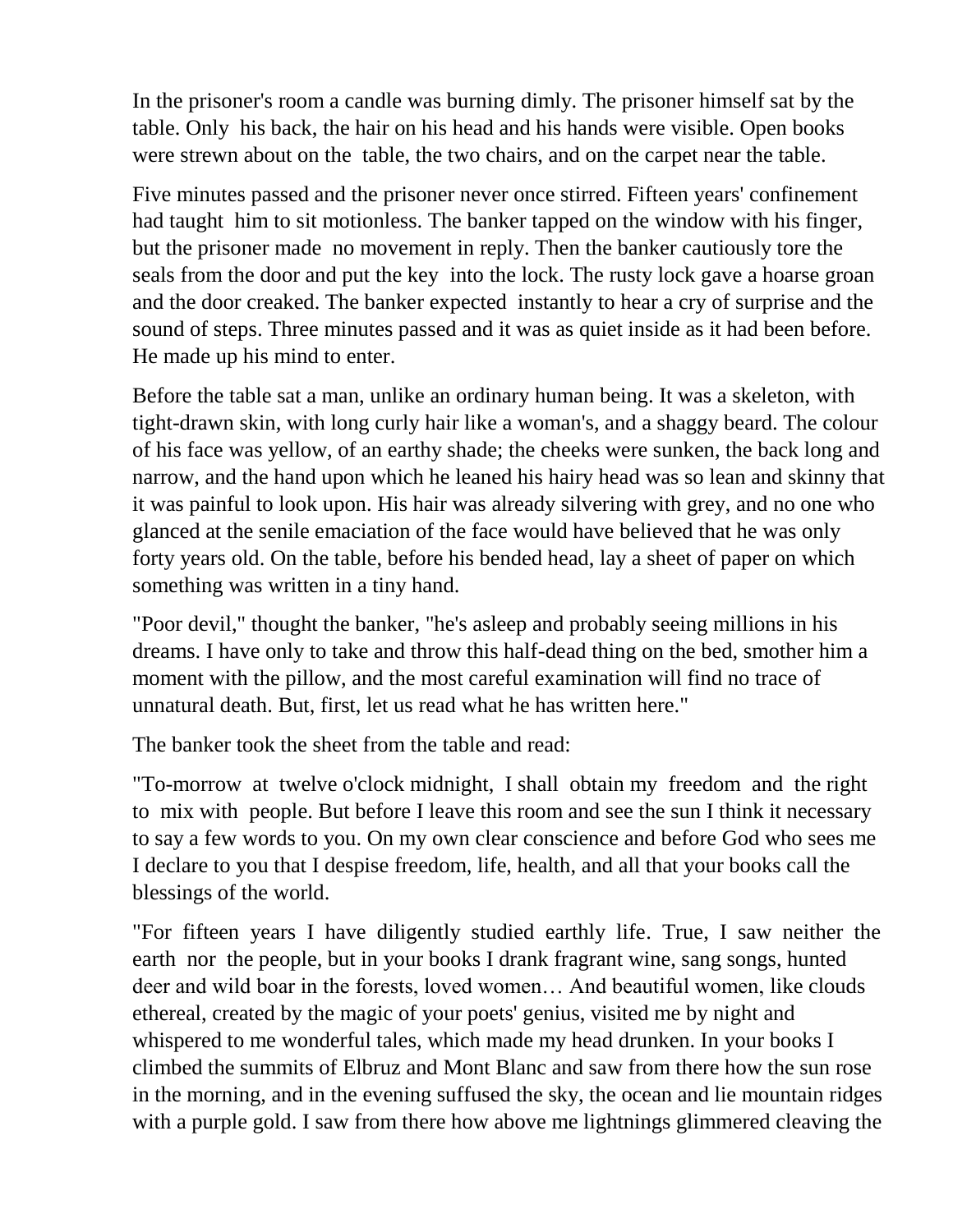clouds; I saw green forests, fields, rivers, lakes, cities; I heard syrens singing, and the playing of the pipes of Pan; I touched the wings of beautiful devils who came flying to me to speak of God… In your books I cast myself into bottomless abysses, worked miracles, burned cities to the ground, preached new religions, conquered whole countries…

"Your books gave me wisdom. All that unwearying human thought created in the centuries is compressed to a little lump in my skull. I know that I am cleverer than you all.

"And I despise your books, despise all worldly blessings and wisdom. Everything is void, frail, visionary and delusive as a mirage. Though you be proud and wise and beautiful, yet will death wipe you from the face of the earth like the mice underground; and your posterity, your history, and the immortality of your men of genius will be as frozen slag, burnt down together with the terrestrial globe.

"You are mad, and gone the wrong way. You take falsehood for truth and ugliness for beauty. You would marvel if suddenly apple and orange trees should bear frogs and lizards instead of fruit, and if roses should begin to breathe the odour of a sweating horse. So do I marvel at you, who have bartered heaven for earth. I do not want to understand you.

"That I may show you in deed my contempt for that by which you live, I waive the two millions of which I once dreamed as of paradise, and which I now despise. That I may deprive myself of my right to them, I shall come out from here five minutes before the stipulated term, and thus shall violate the agreement."

When he had read, the banker put the sheet on the table, kissed the head of the strange man, and began to weep. He went out of the wing. Never at any other time, not even after his terrible losses on the Exchange, had he felt such contempt for himself as now. Coming home, he lay down on his bed, but agitation and tears kept him a long time from sleeping…

The next morning the poor watchman came running to him and told him that they had seen the man who lived in the wing climb through the window into the garden. He had gone to the gate and disappeared. The banker instantly went with his servants to the wing and established the escape of his prisoner. To avoid unnecessary rumours he took the paper with the renunciation from the table and, on his return, locked it in his safe.